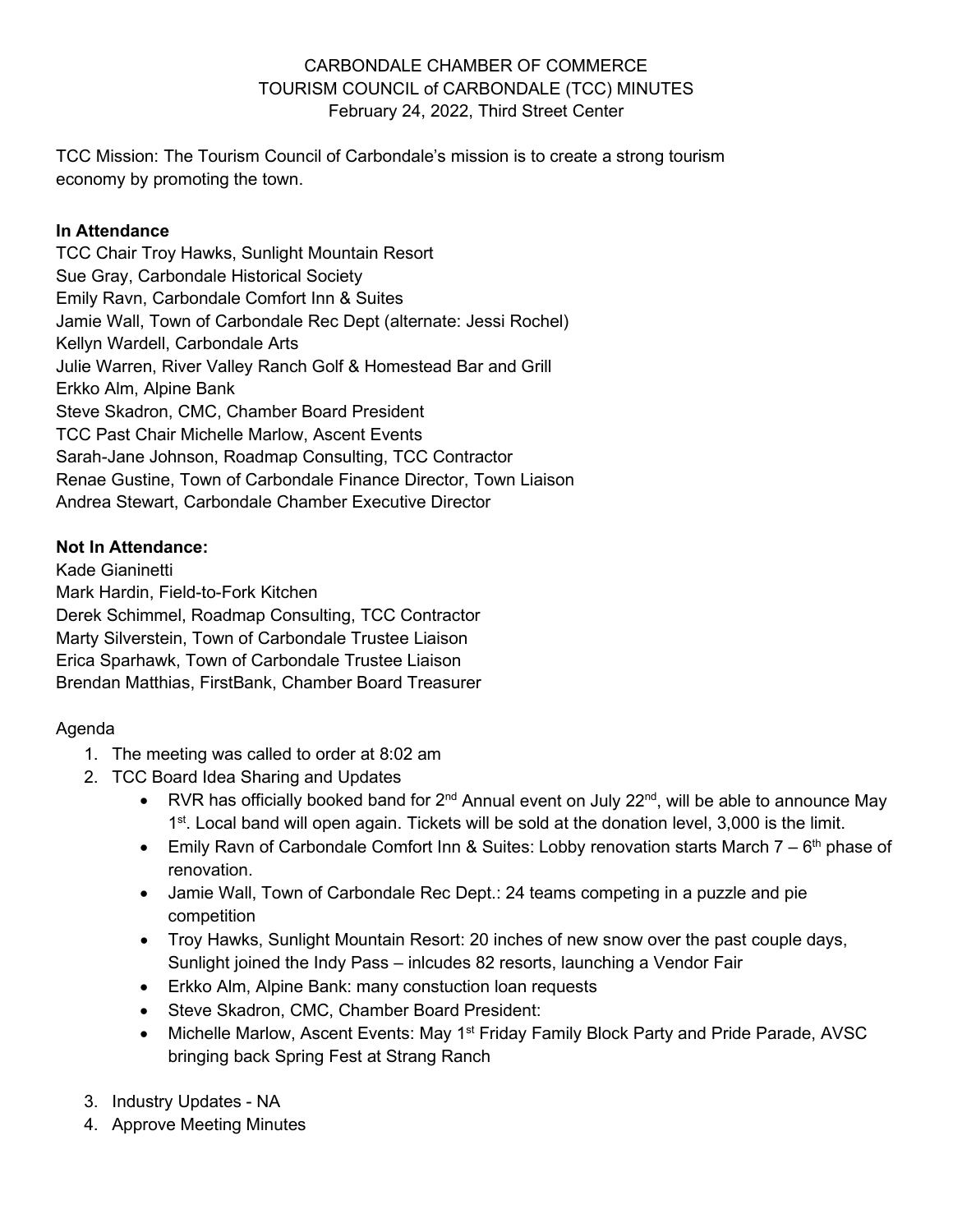The meeting minutes from the January 27 meeting were presented for approval. Michelle motioned to approve the meeting minutes, and Erkko seconded the motion; the motion was approved.

5. Financial Review:

Tourism Council of Carbondale

### *Treasurer's Report – Executive Summary*

Period Ending January 31, 2022, Cash Basis

*2021 numbers are closed, and 2021 Year-End Financials are now Final numbers* 

#### *Lodging Tax Report – Town of Carbondale*

• Lodging Tax for November 2021 is \$10,640: a 45.22% increase over November 2020.

• Lodging Tax for December 2021 is preliminary and is received by TCC in February 2022, so does not appear on January 2022 financial statements (preliminary until Dec 2021 check received)

- 2021 Total (January-December 2021) is \$165,459 (preliminary until Dec 2021 check received)
- TCC Lodging Tax checks from the Town of Carbondale are received 2 months after lodging tax is collected by Town; the amount is unknown until the Town calculates & mails the check

#### *YTD P&L Actuals January 31, 2022 (Blue Column)*

- Lodging Tax Income on P&L: \$10,640 Actual vs Budget \$10,667
- January 2022 Lodging Tax Income on P&L (\$10,640) is comprised of taxes collected in November 2021
- Total Income: \$10,672 Actual vs Budget \$10,668
- Net Ordinary Income: -\$1,245 Actual vs YTD Budget -\$8,335
- Net Income including Other Income: \$12,255
- Board voted to aggressively fund Reserves (by \$20k) & Opportunity Fund (by \$25k) at year-end 2021
- Net Available Operating Funds as of 01/31/2022: \$94,241

#### *Balance Sheet as of January 31, 2022 (Blue Column)*

- The Operating Checking Account balance is \$94,141 compared to \$97,888 at 01/31/2021
- Money Market cash account balance (Opportunity & Reserve Funds combined) is \$114,837 compared to \$76,830 at 01/31/2021
- Reserve Fund Equity account is \$87,986 (includes MM cash acct interest earnings); Opportunity Fund Equity account is now at \$26,850
- Reserve Fund at 01/31/2022 (\$87,986) covers ~63%, or about 7.5 months, of 2022 Operating Expenses

Respectfully submitted, Heather Beach, Bookkeeper, February 23, 2022

Additional discussion:

- Reasoning for lodging tax income: from Emily Glenwood Springs travel. Ranae shared occupancy is higher, seeing more Airbnb which is also boosting up at a very high rate, most likely not seeing that trend going down.
- 6. Chamber & TCC Updates
	- Chamber
		- o NA
	- TCC
		- o Moving forward with Tourism Management Grant, deadline is next week. Will hear back end of March, early April
		- o Move next TCC Meeting to March 17
- 7. Destination Management Plan + Objectives